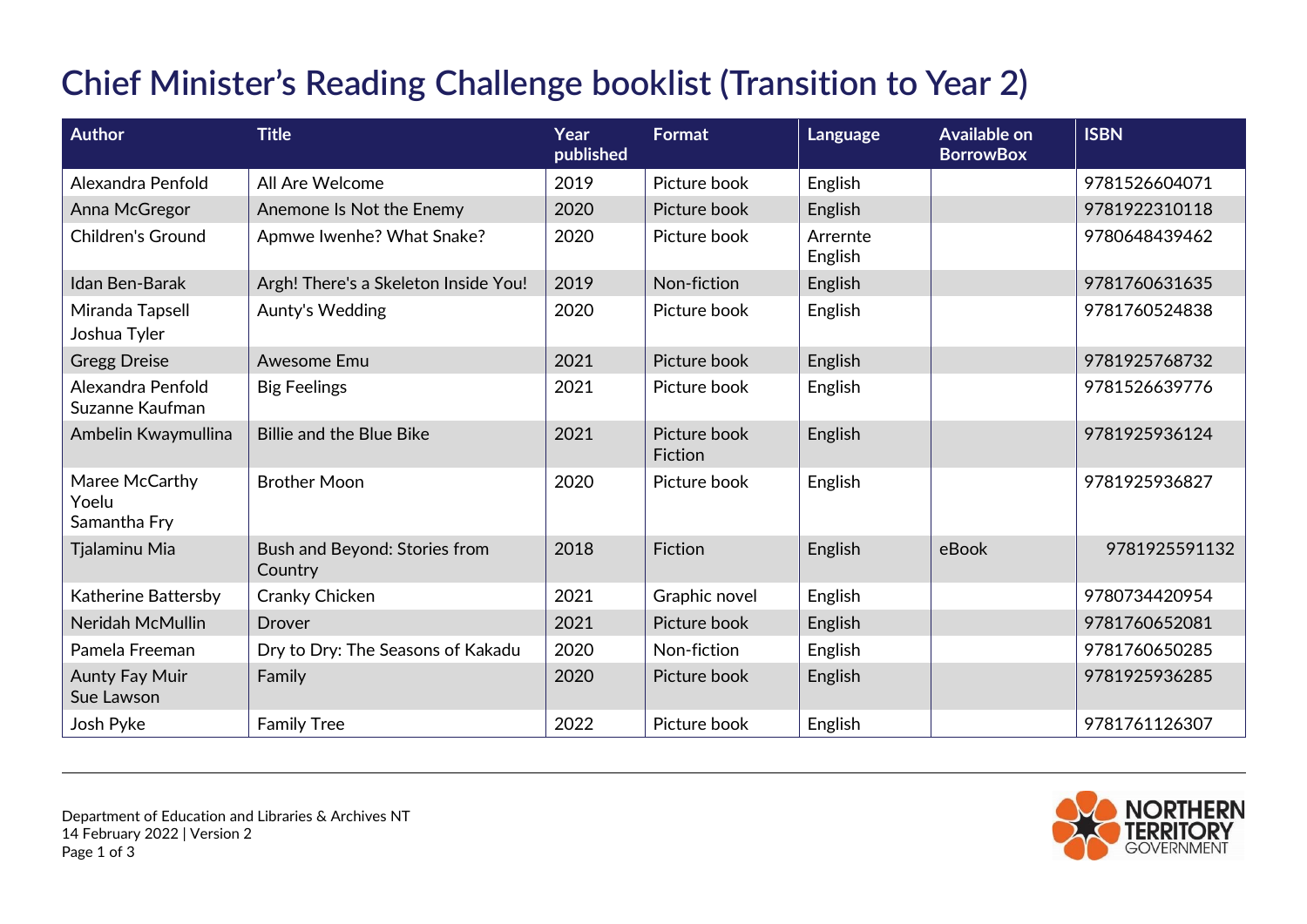Chief Minister's Reading Challenge booklist (Transition to Year 2)

| Author                                               | <b>Title</b>                                                                       | Year<br>published | <b>Format</b>               | Language    | <b>Available on</b><br><b>BorrowBox</b> | <b>ISBN</b>   |
|------------------------------------------------------|------------------------------------------------------------------------------------|-------------------|-----------------------------|-------------|-----------------------------------------|---------------|
| Debra Kempf<br>Shumaker                              | Freaky, Funky Fish                                                                 | 2021              | Non-fiction<br>Picture book | English     |                                         | 9781760526733 |
| Max Greenfield                                       | I Don't Want to Read This Book                                                     | 2021              | <b>Fiction</b>              | English     |                                         | 9781761202261 |
| Nhulunbuy Primary<br>School                          | I Saw, We Saw                                                                      | 2019              | Picture book                | Yolnu Matha |                                         | 9780648155492 |
| <b>Breanna Humes</b>                                 | I Want to Be a Superhero                                                           | 2020              | Picture book                | English     |                                         | 9781925360400 |
| Jacqueline McCann                                    | If the World Were 100 People: A<br>Visual Guide to a Global Village                | 2021              | Non-fiction<br>Picture book | English     |                                         | 9780755503537 |
| Jessica Love                                         | Julian at the Wedding                                                              | 2019              | Picture book                | English     |                                         | 9781406398465 |
| Zanni Louise                                         | <b>Kindness</b>                                                                    | 2021              | Picture book                | English     |                                         | 9781922385864 |
| Victor Steffensen                                    | Looking After Country with Fire:<br>Aboriginal Burning Knowledge with<br>Uncle Kuu | 2022              | Non-fiction<br>Picture book | English     |                                         | 9781741177824 |
| <b>Karen Rogers</b>                                  | Main Abija My Grandad                                                              | 2021              | Picture book                | Kriol       |                                         | 9781760526030 |
| Karen Manbulloo                                      | Moli Det Bigibigi                                                                  | 2018              | Picture book                | Kriol       |                                         | 9780648260424 |
| Maureen Jipiyiliya<br>Nampijinpa O'Keefe             | Mum's Elephant                                                                     | 2020              | Picture book                | English     |                                         | 9781925936728 |
| <b>Adam Briggs</b>                                   | Our Home Our Heartbeat                                                             | 2020              | Picture book                | English     |                                         | 9781760504168 |
| Phillip Walleystack<br>Raewyn Caisley<br>Dub Leffler | Rocky and Louie                                                                    | 2020              | Picture book                | English     |                                         | 9780143786528 |
| Sandra Kendell                                       | Saltie Mumma                                                                       | 2021              | Non-fiction<br>Picture book | English     |                                         | 9781922081896 |
| <b>Adam Goodes</b><br><b>Ellie Laing</b>             | Somebody's Land                                                                    | 2021              | Picture book                | English     |                                         | 9781760526726 |